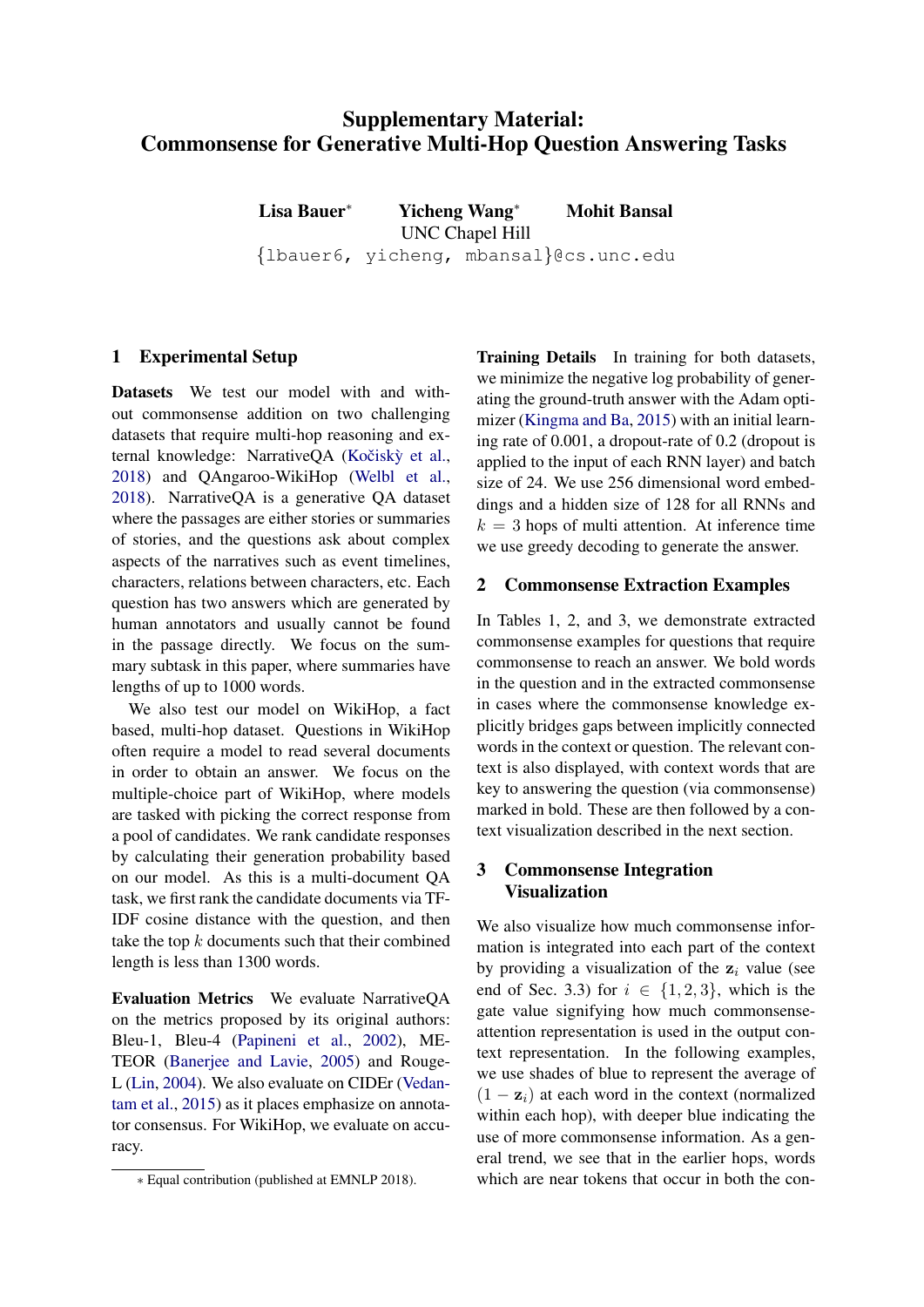text and commonsense paths have high activation, but the activation becomes more focused on the passage's key words with respect to the question, as the number of hops increase.

## Commonsense Extraction and Visualization Examples

| Question                 | What shore does Michael's corpse wash up on?                                                                                                                                                                                                                                                                                                                                                                                                                                                                                                                                                                                                                                                                                                                                                                                                                                                                                                                                                                                                                                                                                                                                                                                                                                                                                                                                                                                                                                                                                                                                                                                                                                                                                                                                                                                                                                                                                                                                                                                                                                                                                                                                                                                                                                                                                                                                                                                                                                                                                                                                                                                                                                                                                                                                                                                                                                                                                                                                                           |
|--------------------------|--------------------------------------------------------------------------------------------------------------------------------------------------------------------------------------------------------------------------------------------------------------------------------------------------------------------------------------------------------------------------------------------------------------------------------------------------------------------------------------------------------------------------------------------------------------------------------------------------------------------------------------------------------------------------------------------------------------------------------------------------------------------------------------------------------------------------------------------------------------------------------------------------------------------------------------------------------------------------------------------------------------------------------------------------------------------------------------------------------------------------------------------------------------------------------------------------------------------------------------------------------------------------------------------------------------------------------------------------------------------------------------------------------------------------------------------------------------------------------------------------------------------------------------------------------------------------------------------------------------------------------------------------------------------------------------------------------------------------------------------------------------------------------------------------------------------------------------------------------------------------------------------------------------------------------------------------------------------------------------------------------------------------------------------------------------------------------------------------------------------------------------------------------------------------------------------------------------------------------------------------------------------------------------------------------------------------------------------------------------------------------------------------------------------------------------------------------------------------------------------------------------------------------------------------------------------------------------------------------------------------------------------------------------------------------------------------------------------------------------------------------------------------------------------------------------------------------------------------------------------------------------------------------------------------------------------------------------------------------------------------------|
| Context                  | "as the play begins nora and cathleen receive word from the priest that a<br>body, that may be their brother michael, has washed up on shore in donegal,<br>the island farthest <b>north</b> of their home island of inishmaan."                                                                                                                                                                                                                                                                                                                                                                                                                                                                                                                                                                                                                                                                                                                                                                                                                                                                                                                                                                                                                                                                                                                                                                                                                                                                                                                                                                                                                                                                                                                                                                                                                                                                                                                                                                                                                                                                                                                                                                                                                                                                                                                                                                                                                                                                                                                                                                                                                                                                                                                                                                                                                                                                                                                                                                       |
| Answers                  | the shore of donegal / donegal                                                                                                                                                                                                                                                                                                                                                                                                                                                                                                                                                                                                                                                                                                                                                                                                                                                                                                                                                                                                                                                                                                                                                                                                                                                                                                                                                                                                                                                                                                                                                                                                                                                                                                                                                                                                                                                                                                                                                                                                                                                                                                                                                                                                                                                                                                                                                                                                                                                                                                                                                                                                                                                                                                                                                                                                                                                                                                                                                                         |
| Extracted<br>Commonsense | $up \rightarrow RelatedTo \rightarrow wind \rightarrow Antonym \rightarrow her \rightarrow RelatedTo \rightarrow person$<br>$up \rightarrow RelatedTo \rightarrow north \rightarrow RelatedTo \rightarrow up$<br>wash $\rightarrow$ Related To $\rightarrow$ up<br>$up \rightarrow$ Antonym $\rightarrow$ down<br>wash $\rightarrow$ RelatedTo $\rightarrow$ water $\rightarrow$ PartOf $\rightarrow$ sea $\rightarrow$ RelatedTo $\rightarrow$ fish<br>$up \rightarrow RelatedTo \rightarrow wind$<br>wash $\rightarrow$ RelatedTo $\rightarrow$ water $\rightarrow$ PartOf $\rightarrow$ sea<br>shore $\rightarrow$ RelatedTo $\rightarrow$ sea<br>wash $\rightarrow$ Related To $\rightarrow$ body<br>wash $\rightarrow$ Antonym $\rightarrow$ making<br>$up \rightarrow$ Antonym $\rightarrow$ down $\rightarrow$ Antonym $\rightarrow$ up<br>wash $\rightarrow$ RelatedTo $\rightarrow$ water $\rightarrow$ PartOf $\rightarrow$ sea $\rightarrow$ MadeOf $\rightarrow$ water<br>$up \rightarrow RelatedTo \rightarrow wind \rightarrow Antonym \rightarrow her$<br>wash $\rightarrow$ RelatedTo $\rightarrow$ water<br>$up \rightarrow RelatedTo \rightarrow south$<br>shore $\rightarrow$ RelatedTo $\rightarrow$ sea $\rightarrow$ MadeOf $\rightarrow$ water $\rightarrow$ AtLocation $\rightarrow$ bucket $\rightarrow$ RelatedTo $\rightarrow$ horse<br>wash $\rightarrow$ RelatedTo $\rightarrow$ clothing<br>wash $\rightarrow$ RelatedTo $\rightarrow$ water $\rightarrow$ PartOf $\rightarrow$ sea $\rightarrow$ MadeOf $\rightarrow$ water $\rightarrow$ PartOf $\rightarrow$ sea<br>shore $\rightarrow$ RelatedTo $\rightarrow$ sea $\rightarrow$ MadeOf $\rightarrow$ water<br>wash $\rightarrow$ Antonym $\rightarrow$ getting<br>$up \rightarrow RelatedTo \rightarrow north$<br>corpse $\rightarrow$ Related To $\rightarrow$ body<br>shore $\rightarrow$ RelatedTo $\rightarrow$ sea $\rightarrow$ MadeOf $\rightarrow$ water $\rightarrow$ AtLocation $\rightarrow$ fountain<br>corpse $\rightarrow$ RelatedTo $\rightarrow$ body $\rightarrow$ RelatedTo $\rightarrow$ corpse<br>corpse $\rightarrow$ RelatedTo $\rightarrow$ body $\rightarrow$ RelatedTo $\rightarrow$ water<br>wash $\rightarrow$ HasContext $\rightarrow$ west<br>$up \rightarrow RelatedTo \rightarrow wind \rightarrow Antonym \rightarrow her \rightarrow RelatedTo \rightarrow person \rightarrow MadeOf \rightarrow water$<br>$up \rightarrow RelatedTo \rightarrow wind \rightarrow AtLocation \rightarrow sea$<br>wash $\rightarrow$ RelatedTo $\rightarrow$ water $\rightarrow$ AtLocation $\rightarrow$ can<br>shore $\rightarrow$ RelatedTo $\rightarrow$ sea $\rightarrow$ MadeOf $\rightarrow$ water $\rightarrow$ AtLocation $\rightarrow$ bucket<br>wash $\rightarrow$ Related To $\rightarrow$ will<br>shore $\rightarrow$ RelatedTo $\rightarrow$ sea $\rightarrow$ MadeOf $\rightarrow$ water $\rightarrow$ AtLocation $\rightarrow$ fountain $\rightarrow$ RelatedTo $\rightarrow$ water |

Table 1: Example 1 selected commonsense paths.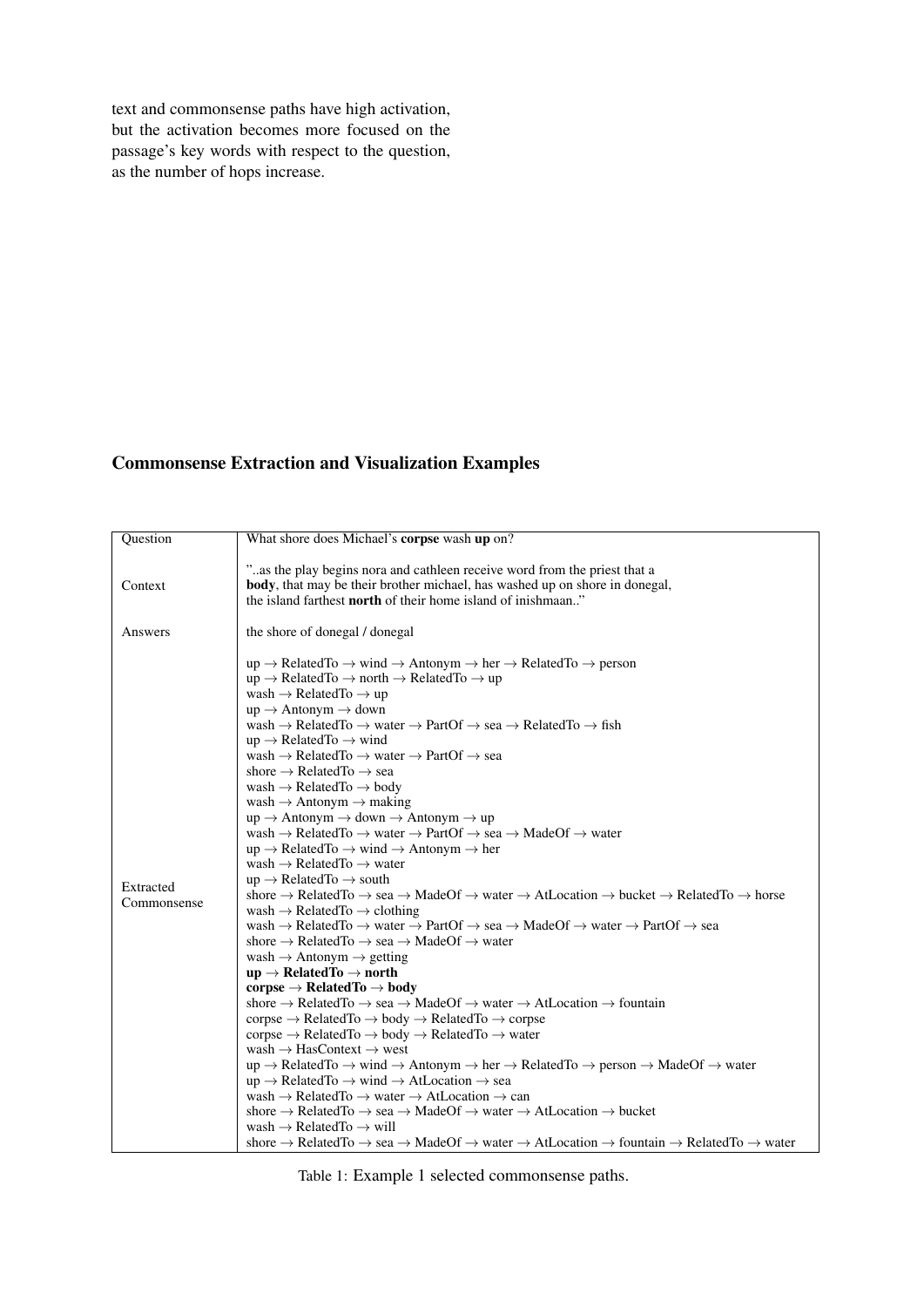maurya has lost her husband , and five of her sons to the sea . as the play begins nora and cathleen receive word from the priest that a body , that may be their brother michael , has washed up on shore in donegal , the island farthest north of their home island of inishmaan . bartley is planning to sail to connemara to sell a horse , and ignores maurya s pleas to stay . he leaves gracefully . maurya predicts that by nightfall she will have no living sons , and her daughters chide her for sending bartley off with an ill word . maurya goes after bartley to bless his voyage , and nora and cathleen receive clothing from the drowned corpse that confirms it is their brother . maurya returns home claiming to have seen the ghost of michael riding behind bartley and begins lamenting the loss of the men in her family to the sea. after which some villagers bring in the corpse of bartley , who has fallen off his horse into the sea and drowned . this speech of maurya s is famous in irish drama : ( raising her head and speaking as if she did not see the people around her ) they re all gone now , and there is n't anything more the sea can do to me ... . i ll have no call now to be up crying and praying when the wind breaks from the south, and you can hear the surf is in the east , and the surf is in the west , making a great stir with the two noises , and they hitting one on the other . i ll have no call now to be going down and getting holy water in the dark nights after samhain , and i wo n't care what way the sea is when the other women will be keening . ( to nora ) give me the holy water , nora ; there s a small sup still on the dresser .

Figure 1: Example 1 visualized activation values of first attention hop  $(1 - z_1)$ .

maurya has lost her husband , and five of her sons to the sea . as the play begins nora and cathleen receive word from the priest that a body , that may be their brother michael , has washed up on shore in donegal , the island farthest north of their home island of inishmaan . bartley is planning to sail to connemara to sell a horse , and ignores maurya s pleas to stay . he leaves gracefully . maurya predicts that by nightfall she will have no living sons , and her daughters chide her for sending bartley off with an ill word, maurya goes after bartley to bless his voyage, and nora and cathleen receive clothing from the drowned corpse that confirms it is their brother . maurya returns home claiming to have seen the ghost of michael riding behind bartley and begins lamenting the loss of the men in her family to the sea , after which some villagers bring in the corpse of bartley , who has fallen off his horse into the sea and drowned . this speech of maurya s is famous in irish drama : ( raising her head and speaking as if she did not see the people around her ) they re all gone now , and there is n't anything more the sea can do to me ... . i ll have no call now to be up crying and praying when the wind breaks from the south , and you can hear the surf is in the east , and the surf is in the west , making a great stir with the two noises , and they hitting one on the other . i ll have no call now to be going down and getting holy water in the dark nights after samhain , and i wo n't care what way the sea is when the other women will be keening . ( to nora ) give me the holy water , nora ; there s a small sup still on the dresser .

Figure 2: Example 1 visualized activation values of second attention hop  $(1 - z_2)$ .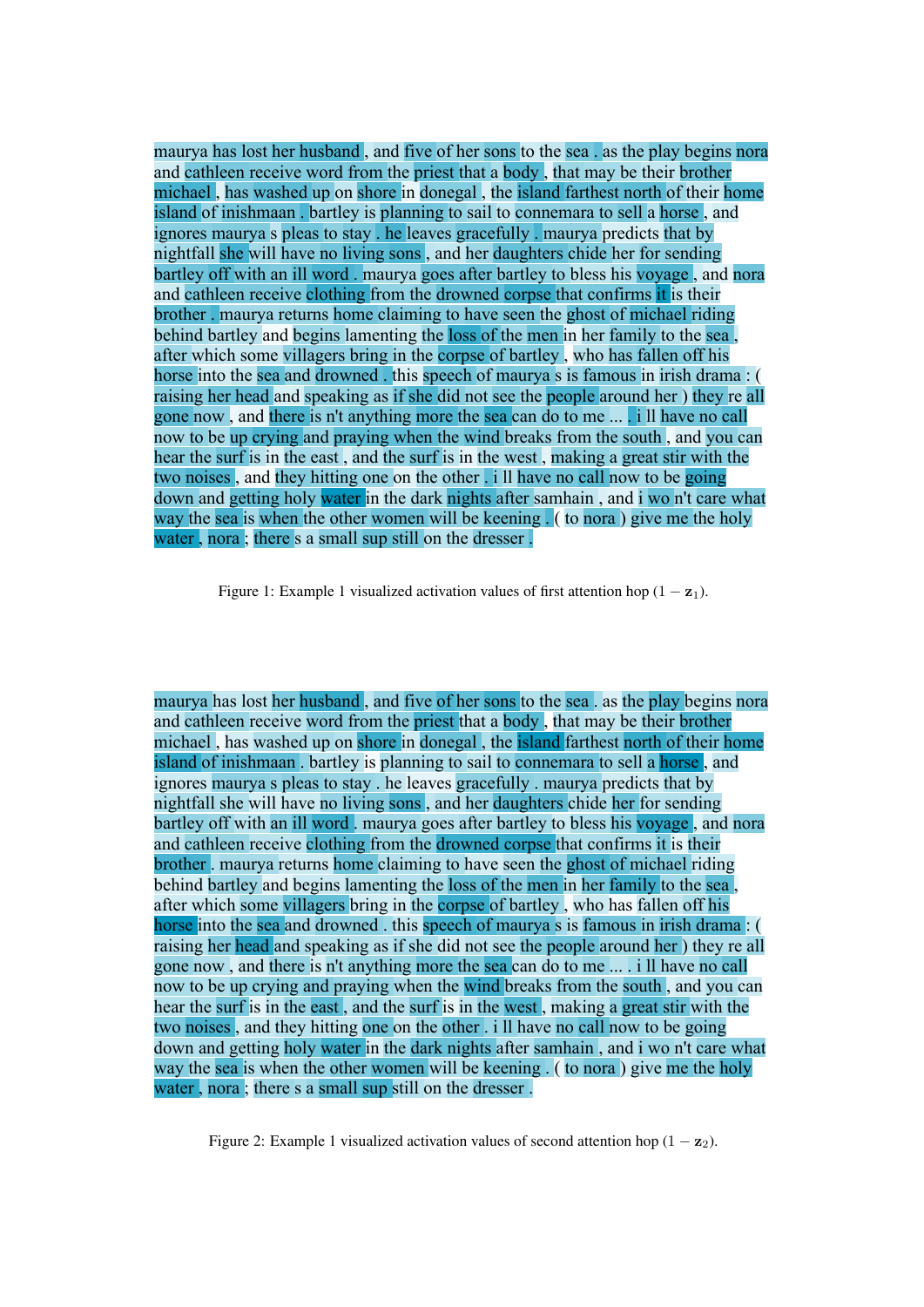maurya has lost her husband, and five of her sons to the sea. as the play begins nora and cathleen receive word from the priest that a body , that may be their brother michael , has washed up on shore in donegal , the island farthest north of their home island of inishmaan . bartley is planning to sail to connemara to sell a horse , and ignores maurya s pleas to stay . he leaves gracefully . maurya predicts that by nightfall she will have no living sons , and her daughters chide her for sending bartley off with an ill word . maurya goes after bartley to bless his voyage , and nora and cathleen receive clothing from the drowned corpse that confirms it is their brother . maurya returns home claiming to have seen the ghost of michael riding behind bartley and begins lamenting the loss of the men in her family to the sea , after which some villagers bring in the corpse of bartley , who has fallen off his horse into the sea and drowned . this speech of maurya s is famous in irish drama : ( raising her head and speaking as if she did not see the people around her ) they re all gone now , and there is n't anything more the sea can do to me ... . i ll have no call now to be up crying and praying when the wind breaks from the south, and you can hear the surf is in the east, and the surf is in the west, making a great stir with the two noises , and they hitting one on the other . i ll have no call now to be going down and getting holy water in the dark nights after samhain , and i wo n't care what way the sea is when the other women will be keening . ( to nora) give me the holy water , nora ; there s a small sup still on the dresser .

Figure 3: Example 1 visualized activation values of third attention hop  $(1 - z_3)$ .

| Question                 | What species lives in the nearby mines?                                                                                                                                                                                                                                                                                                                                                                                                                                                                                                                                                                                                                                                                                                                                                                                                                                                                                                                                                                                                                                                                                                                                                                                                                                                                                                                                                                                                                                                                                                                                                                                                                                                                                                                                                                                                                                                                                                                                                                                                                                                                                                                                                                                                                                                                                                                                                    |
|--------------------------|--------------------------------------------------------------------------------------------------------------------------------------------------------------------------------------------------------------------------------------------------------------------------------------------------------------------------------------------------------------------------------------------------------------------------------------------------------------------------------------------------------------------------------------------------------------------------------------------------------------------------------------------------------------------------------------------------------------------------------------------------------------------------------------------------------------------------------------------------------------------------------------------------------------------------------------------------------------------------------------------------------------------------------------------------------------------------------------------------------------------------------------------------------------------------------------------------------------------------------------------------------------------------------------------------------------------------------------------------------------------------------------------------------------------------------------------------------------------------------------------------------------------------------------------------------------------------------------------------------------------------------------------------------------------------------------------------------------------------------------------------------------------------------------------------------------------------------------------------------------------------------------------------------------------------------------------------------------------------------------------------------------------------------------------------------------------------------------------------------------------------------------------------------------------------------------------------------------------------------------------------------------------------------------------------------------------------------------------------------------------------------------------|
| Context                  | "the nearby mines are inhabited by a <b>race</b> of goblins"                                                                                                                                                                                                                                                                                                                                                                                                                                                                                                                                                                                                                                                                                                                                                                                                                                                                                                                                                                                                                                                                                                                                                                                                                                                                                                                                                                                                                                                                                                                                                                                                                                                                                                                                                                                                                                                                                                                                                                                                                                                                                                                                                                                                                                                                                                                               |
| Answers                  | the goblins / goblins.                                                                                                                                                                                                                                                                                                                                                                                                                                                                                                                                                                                                                                                                                                                                                                                                                                                                                                                                                                                                                                                                                                                                                                                                                                                                                                                                                                                                                                                                                                                                                                                                                                                                                                                                                                                                                                                                                                                                                                                                                                                                                                                                                                                                                                                                                                                                                                     |
| Extracted<br>Commonsense | species $\rightarrow$ RelatedTo $\rightarrow$ kingdom $\rightarrow$ RelatedTo $\rightarrow$ queen<br>species $\rightarrow$ RelatedTo $\rightarrow$ kingdom $\rightarrow$ RelatedTo $\rightarrow$ queen $\rightarrow$ UsedFor $\rightarrow$ people $\rightarrow$ HasA $\rightarrow$ feet<br>mines $\rightarrow$ FormOf $\rightarrow$ mine<br>lives $\rightarrow$ FormOf $\rightarrow$ life<br>mines $\rightarrow$ FormOf $\rightarrow$ mine $\rightarrow$ AtLocation $\rightarrow$ home $\rightarrow$ RelatedTo $\rightarrow$ person<br>species $\rightarrow$ RelatedTo $\rightarrow$ kingdom $\rightarrow$ RelatedTo $\rightarrow$ queen $\rightarrow$ UsedFor $\rightarrow$ people<br>species $\rightarrow$ RelatedTo $\rightarrow$ kingdom $\rightarrow$ DerivedFrom $\rightarrow$ king $\rightarrow$ RelatedTo $\rightarrow$ master<br>species $\rightarrow$ RelatedTo $\rightarrow$ kingdom $\rightarrow$ RelatedTo $\rightarrow$ queen $\rightarrow$ RelatedTo $\rightarrow$ person $\rightarrow$ Desires $\rightarrow$ feet<br>mines $\rightarrow$ FormOf $\rightarrow$ mine $\rightarrow$ AtLocation $\rightarrow$ home $\rightarrow$ RelatedTo $\rightarrow$ line $\rightarrow$ RelatedTo $\rightarrow$ thread<br>species $\rightarrow$ RelatedTo $\rightarrow$ kingdom $\rightarrow$ DerivedFrom $\rightarrow$ king $\rightarrow$ RelatedTo $\rightarrow$ leader $\rightarrow$ AtLocation<br>$\rightarrow$ company<br>species $\rightarrow$ RelatedTo $\rightarrow$ kingdom<br>species $\rightarrow$ RelatedTo $\rightarrow$ kingdom $\rightarrow$ DerivedFrom $\rightarrow$ king $\rightarrow$ RelatedTo $\rightarrow$ leader<br>species $\rightarrow$ RelatedTo $\rightarrow$ kingdom $\rightarrow$ DerivedFrom $\rightarrow$ king<br>mines $\rightarrow$ FormOf $\rightarrow$ mine $\rightarrow$ AtLocation $\rightarrow$ home $\rightarrow$ RelatedTo $\rightarrow$ line<br>$species \rightarrow RelatedTo \rightarrow race$<br>mines $\rightarrow$ FormOf $\rightarrow$ mine $\rightarrow$ AtLocation $\rightarrow$ home<br>species $\rightarrow$ RelatedTo $\rightarrow$ kingdom $\rightarrow$ RelatedTo $\rightarrow$ queen $\rightarrow$ RelatedTo $\rightarrow$ person<br>species $\rightarrow$ RelatedTo $\rightarrow$ kingdom $\rightarrow$ DerivedFrom $\rightarrow$ king $\rightarrow$ RelatedTo $\rightarrow$ master $\rightarrow$ RelatedTo<br>$\rightarrow$ young |

Table 2: Example 2 selected commonsense paths.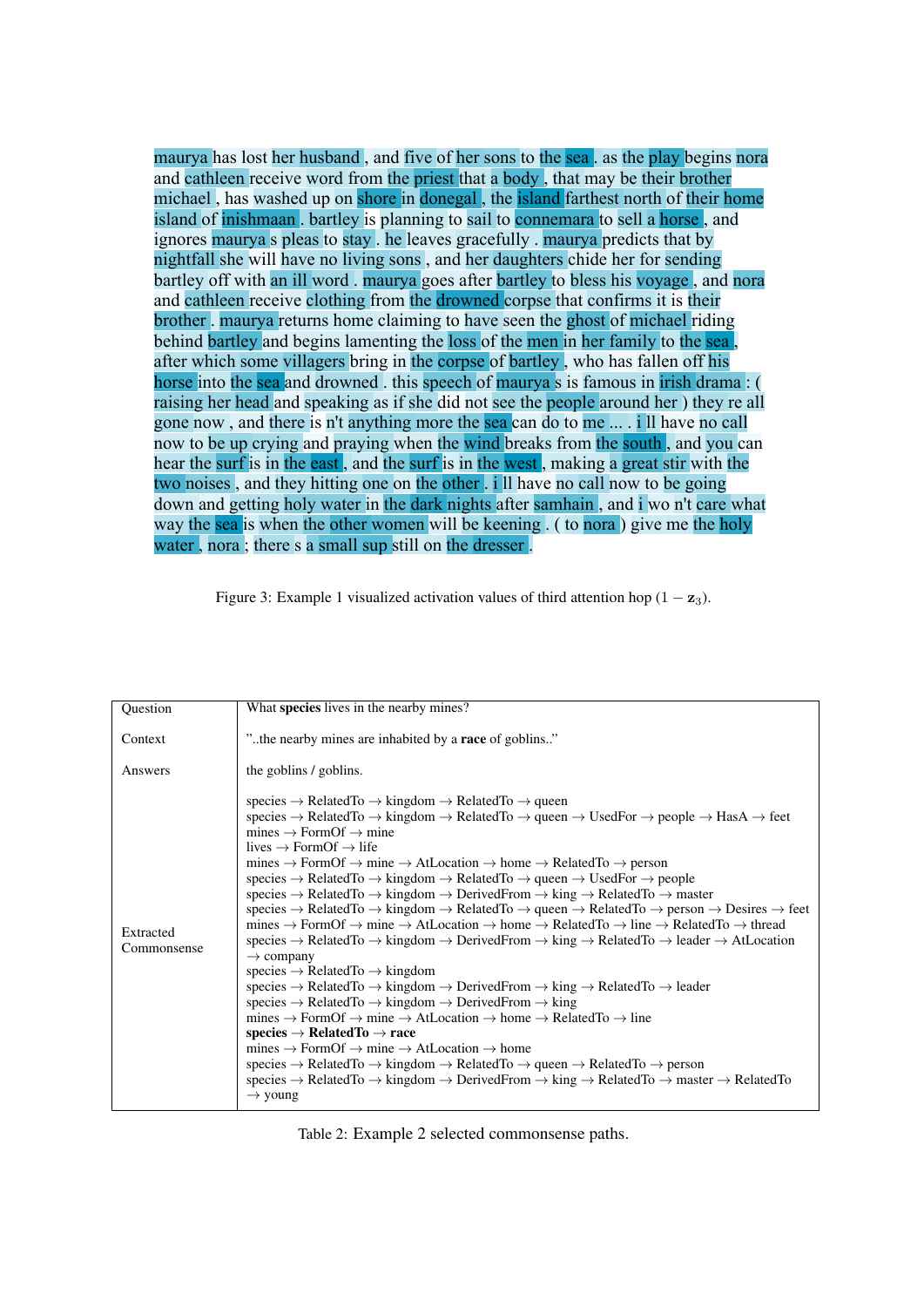eight-year-old princess irene lives a lonely life in a castle in a wild , desolate , mountainous kingdom , with only her nursemaid , lootie , for company . her father , the king , is normally absent , and her mother is dead . unknown to her , the nearby mines are inhabited by a race of goblins , long banished from the kingdom and now anxious to take revenge on their human neighbors . one rainy day , the princess explores the castle and discovers a beautiful , mysterious lady , who identifies herself as irene s namesake and great-great-grandmother . the next day, princess irene persuades her nursemaid to take her outside . after dark they are chased by goblins and rescued by the young miner , curdie , whom irene befriends . at work with the rest of the miners, curdie overhears the goblins talking, and their conversation reveals to curdie the secret weakness of goblin anatomy : they have very soft , vulnerable feet . curdie sneaks into the great hall of the goblin palace to eavesdrop on their general meeting , and hears that the goblins intend to flood the mine if a certain other part of their plan should fail . he later conveys this news to his father . in the palace , princess irene injures her hand , which her great-greatgrandmother heals . a week later irene is about to see her great-great-grandmother again , but is frightened by a long-legged cat and escapes up the mountain ; whereupon the light from her great-great-grandmother s tower leads her home, where her great-great-grandmother gives irene a ring attached to a thread invisible except to herself , which thereafter connects her constantly to home . when curdie explores the goblins ' domain , he is discovered by the goblins and stamps on their feet with great success ; but when he tries to stamp on the queen s feet she is uninjured due to her stone shoes . the goblins imprison curdie , thinking he will die of starvation ; but irene s magic thread leads her to his rescue , and curdie steals one of the goblin queen s stone shoes . irene takes curdie to see her great-greatgrandmother and be introduced ; but she is only visible to irene . curdie later learns that the goblins are digging a tunnel in the mines towards the king s palace , where they plan to abduct the princess and marry her to goblin prince harelip . curdie warns the palace guards about this , but is imprisoned instead and contracts a fever through a wound in his leg , until irene s great-great-grandmother heals the wound . meanwhile , the goblins break through the palace floor and come to abduct the princess; but curdie escapes from his prison room and stamps on the goblins ' feet upon the goblins ' retreat , irene is believed a captive ; but curdie follows the magic thread to her refuge at his own house , and restores her to the king . when the goblins flood the mines , the water enters the palace , and curdie warns the others ; but the goblins are drowned . the king asks him to serve as a bodyguard ; but curdie refuses , saying he can not leave his mother and father , and instead accepts a new red petticoat for his mother , as a reward .

Figure 4: Example 2 visualized activation values of first attention hop  $(1 - z_1)$ .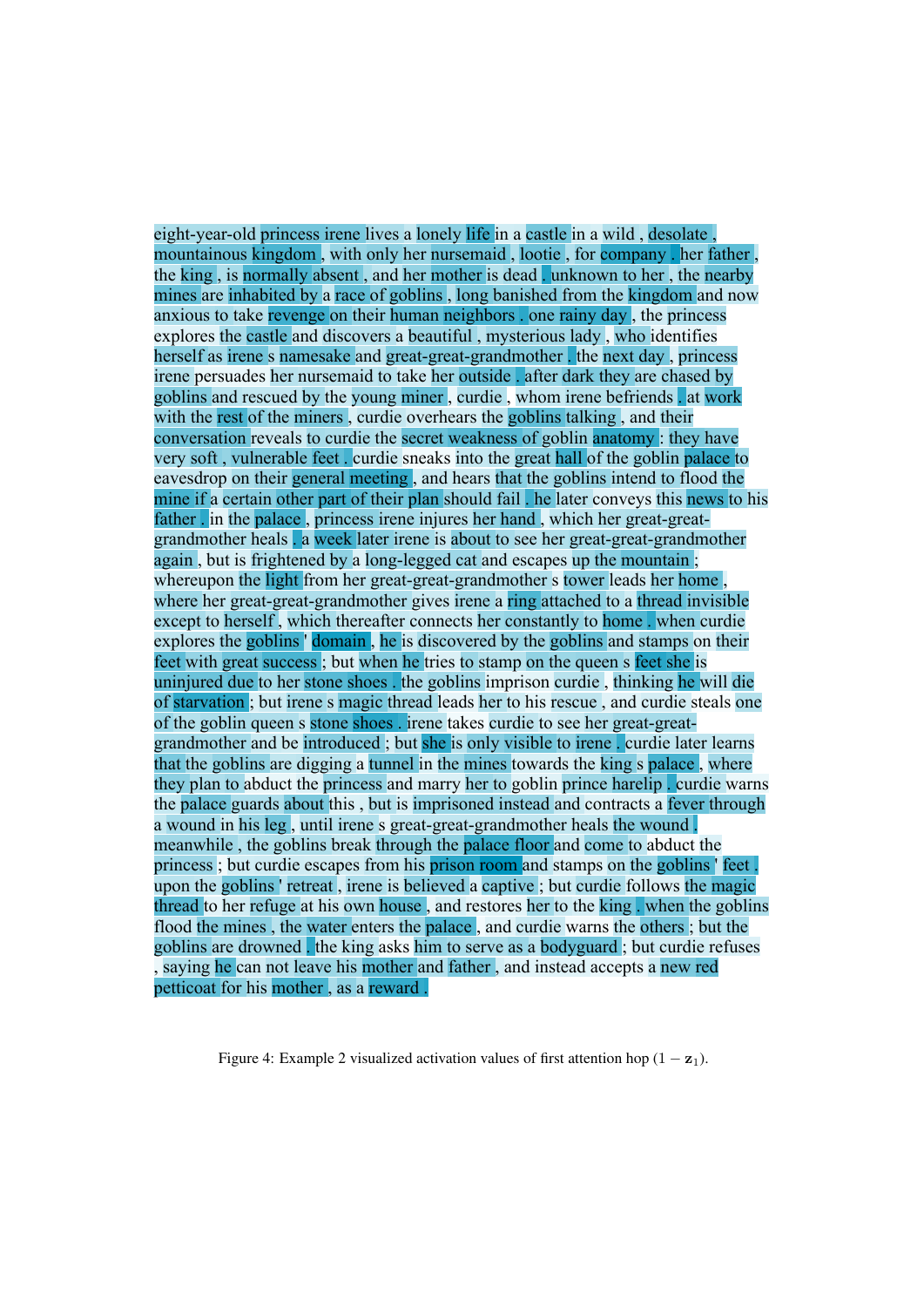eight-year-old princess irene lives a lonely life in a castle in a wild , desolate , mountainous kingdom , with only her nursemaid , lootie , for company . her father , the king , is normally absent , and her mother is dead . unknown to her , the nearby mines are inhabited by a race of goblins, long banished from the kingdom and now anxious to take revenge on their human neighbors . one rainy day , the princess explores the castle and discovers a beautiful , mysterious lady , who identifies herself as irene s namesake and great-great-grandmother . the next day , princess irene persuades her nursemaid to take her outside . after dark they are chased by goblins and rescued by the young miner , curdie , whom irene befriends . at work with the rest of the miners, curdie overhears the goblins talking, and their conversation reveals to curdie the secret weakness of goblin anatomy : they have very soft , vulnerable feet . curdie sneaks into the great hall of the goblin palace to eavesdrop on their general meeting , and hears that the goblins intend to flood the mine if a certain other part of their plan should fail . he later conveys this news to his father . in the palace , princess irene injures her hand , which her great-greatgrandmother heals . a week later irene is about to see her great-great-grandmother again , but is frightened by a long-legged cat and escapes up the mountain ; whereupon the light from her great-great-grandmother s tower leads her home. where her great-great-grandmother gives irene a ring attached to a thread invisible except to herself , which thereafter connects her constantly to home . when curdie explores the goblins ' domain , he is discovered by the goblins and stamps on their feet with great success ; but when he tries to stamp on the queen s feet she is uninjured due to her stone shoes . the goblins imprison curdie , thinking he will die of starvation ; but irene s magic thread leads her to his rescue , and curdie steals one of the goblin queen s stone shoes . irene takes curdie to see her great-greatgrandmother and be introduced ; but she is only visible to irene . curdie later learns that the goblins are digging a tunnel in the mines towards the king s palace , where they plan to abduct the princess and marry her to goblin prince harelip . curdie warns the palace guards about this , but is imprisoned instead and contracts a fever through a wound in his leg , until irene s great-great-grandmother heals the wound . meanwhile , the goblins break through the palace floor and come to abduct the princess ; but curdie escapes from his prison room and stamps on the goblins ' feet . upon the goblins ' retreat , irene is believed a captive ; but curdie follows the magic thread to her refuge at his own house , and restores her to the king . when the goblins flood the mines , the water enters the palace , and curdie warns the others ; but the goblins are drowned . the king asks him to serve as a bodyguard ; but curdie refuses , saying he can not leave his mother and father , and instead accepts a new red petticoat for his mother , as a reward .

Figure 5: Example 2 visualized activation values of second attention hop  $(1 - z_2)$ .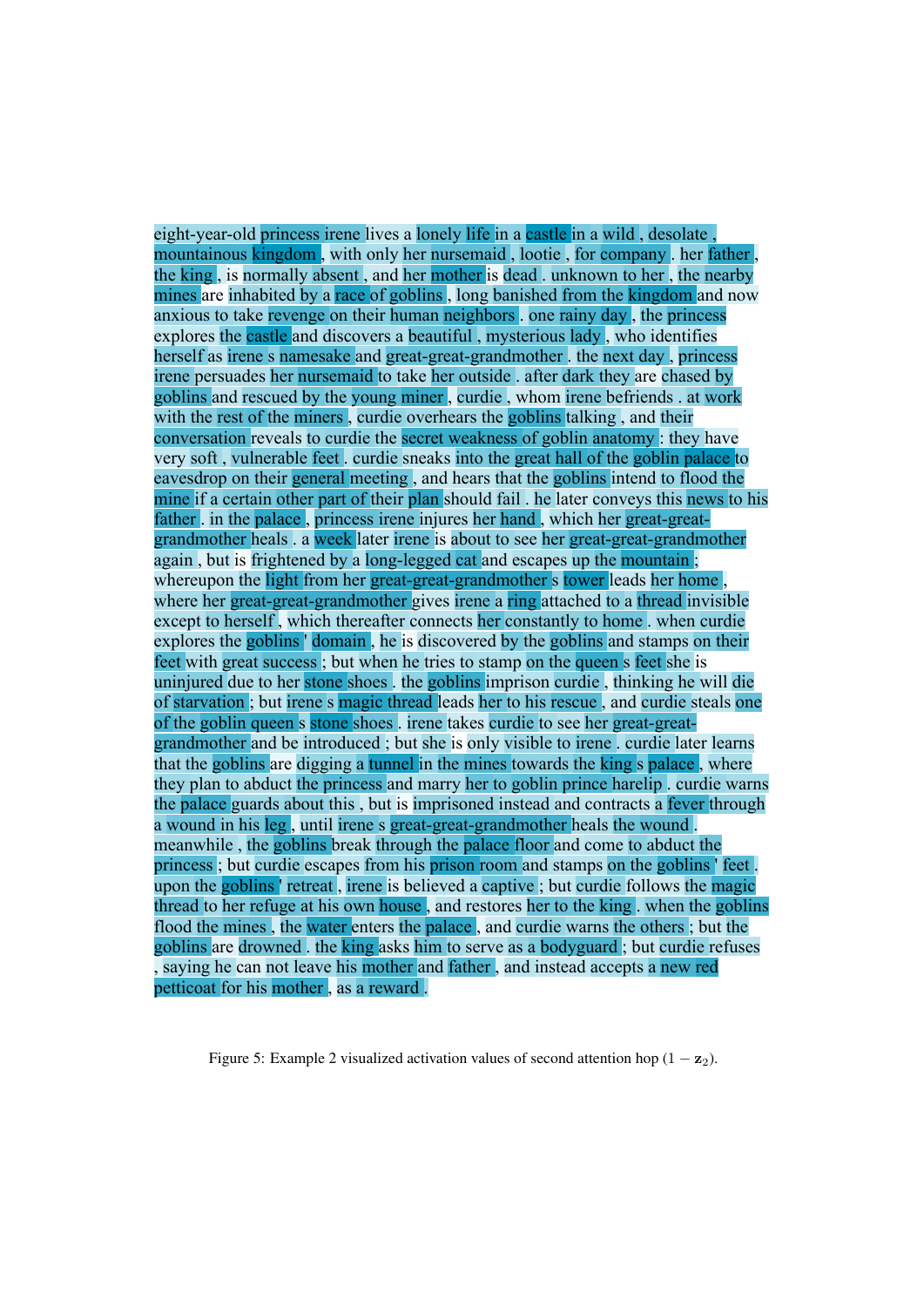eight-year-old princess irene lives a lonely life in a castle in a wild , desolate , mountainous kingdom , with only her nursemaid , lootie , for company . her father , the king , is normally absent , and her mother is dead . unknown to her , the nearby mines are inhabited by a race of goblins, long banished from the kingdom and now anxious to take revenge on their human neighbors . one rainy day , the princess explores the castle and discovers a beautiful , mysterious lady , who identifies herself as irene s namesake and great-great-grandmother . the next day , princess irene persuades her nursemaid to take her outside . after dark they are chased by goblins and rescued by the young miner , curdie , whom irene befriends . at work with the rest of the miners, curdie overhears the goblins talking, and their conversation reveals to curdie the secret weakness of goblin anatomy : they have very soft , vulnerable feet . curdie sneaks into the great hall of the goblin palace to eavesdrop on their general meeting , and hears that the goblins intend to flood the mine if a certain other part of their plan should fail . he later conveys this news to his father . in the palace , princess irene injures her hand , which her great-greatgrandmother heals . a week later irene is about to see her great-great-grandmother again , but is frightened by a long-legged cat and escapes up the mountain ; whereupon the light from her great-great-grandmother s tower leads her home. where her great-great-grandmother gives irene a ring attached to a thread invisible except to herself , which thereafter connects her constantly to home . when curdie explores the goblins ' domain , he is discovered by the goblins and stamps on their feet with great success; but when he tries to stamp on the queen s feet she is uninjured due to her stone shoes . the goblins imprison curdie , thinking he will die of starvation ; but irene s magic thread leads her to his rescue , and curdie steals one of the goblin queen s stone shoes . irene takes curdie to see her great-greatgrandmother and be introduced ; but she is only visible to irene . curdie later learns that the goblins are digging a tunnel in the mines towards the king s palace , where they plan to abduct the princess and marry her to goblin prince harelip . curdie warns the palace guards about this , but is imprisoned instead and contracts a fever through a wound in his leg , until irene s great-great-grandmother heals the wound . meanwhile, the goblins break through the palace floor and come to abduct the princess ; but curdie escapes from his prison room and stamps on the goblins ' feet . upon the goblins ' retreat , irene is believed a captive ; but curdie follows the magic thread to her refuge at his own house , and restores her to the king . when the goblins flood the mines , the water enters the palace , and curdie warns the others ; but the goblins are drowned . the king asks him to serve as a bodyguard ; but curdie refuses , saying he can not leave his mother and father , and instead accepts a new red petticoat for his mother , as a reward .

Figure 6: Example 2 visualized activation values of third attention hop  $(1 - z_3)$ .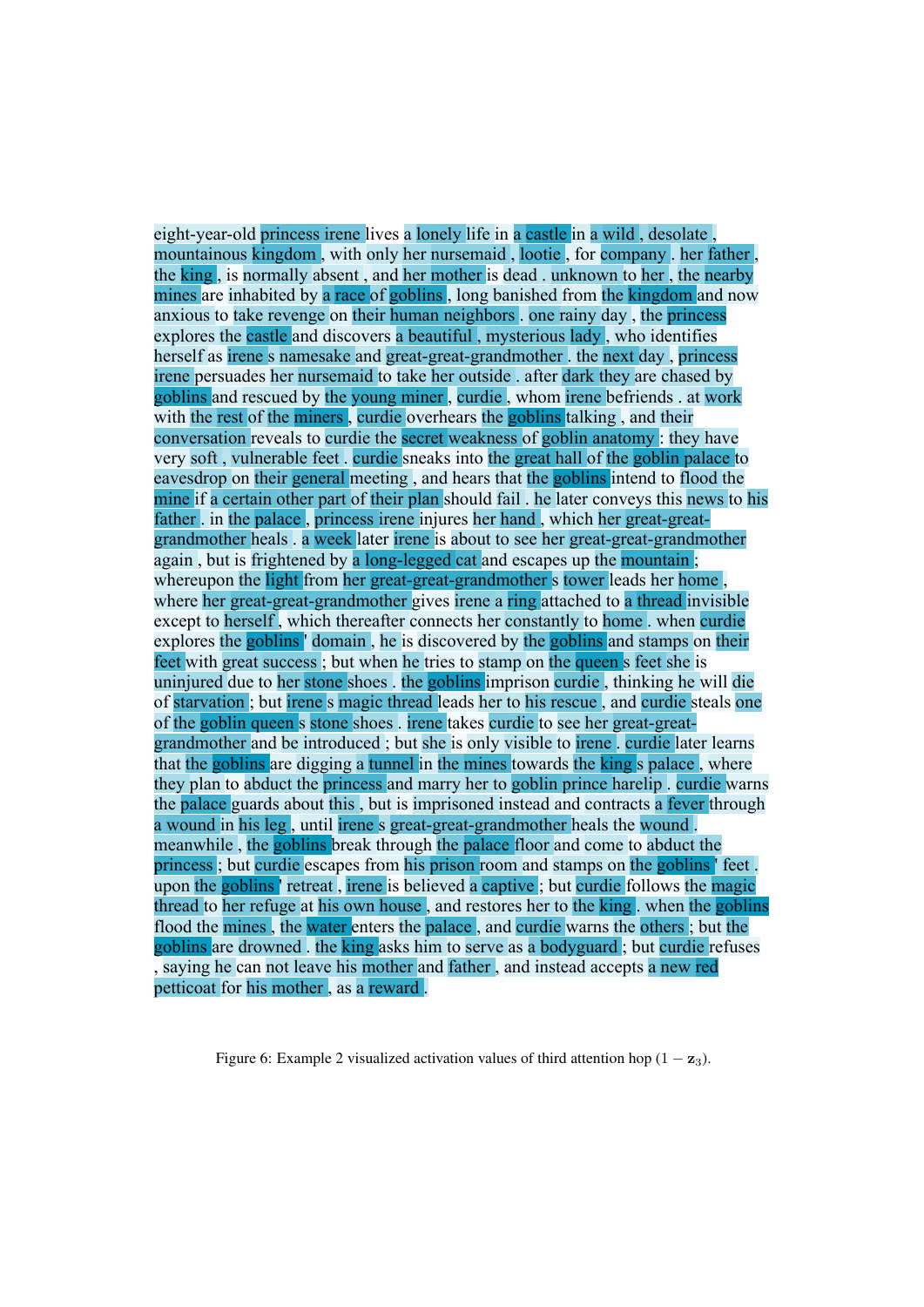| Question                 | What <b>duty</b> does ruth have to fulfill when her aunt dies?                                                                                                                                                                                                                                                                                                                                                                                                                                                                                                                                                                                                                                                                                                                                                                                                                                                                                                                                                                                                                                                                                                                                                                                                                                                                                                                                                                                                                                                                                                                                                                                                                                                                                                                                                                                                                                                                                                                                                                                                                                                                                                                                                                                                                                                                                                                                                                                                                                                                                                                                                                                                                                                                                                                                                                                                                                                                                                                                                                                                                                                                        |
|--------------------------|---------------------------------------------------------------------------------------------------------------------------------------------------------------------------------------------------------------------------------------------------------------------------------------------------------------------------------------------------------------------------------------------------------------------------------------------------------------------------------------------------------------------------------------------------------------------------------------------------------------------------------------------------------------------------------------------------------------------------------------------------------------------------------------------------------------------------------------------------------------------------------------------------------------------------------------------------------------------------------------------------------------------------------------------------------------------------------------------------------------------------------------------------------------------------------------------------------------------------------------------------------------------------------------------------------------------------------------------------------------------------------------------------------------------------------------------------------------------------------------------------------------------------------------------------------------------------------------------------------------------------------------------------------------------------------------------------------------------------------------------------------------------------------------------------------------------------------------------------------------------------------------------------------------------------------------------------------------------------------------------------------------------------------------------------------------------------------------------------------------------------------------------------------------------------------------------------------------------------------------------------------------------------------------------------------------------------------------------------------------------------------------------------------------------------------------------------------------------------------------------------------------------------------------------------------------------------------------------------------------------------------------------------------------------------------------------------------------------------------------------------------------------------------------------------------------------------------------------------------------------------------------------------------------------------------------------------------------------------------------------------------------------------------------------------------------------------------------------------------------------------------------|
| Context                  | " ruth anyoy, a young american woman with a wealthy father, comes to britain to<br>visit her widowed aunt lady coxon"<br>" having made a promise to her now-deceased husband, lady coxon has for<br>years been seeking to bestow a sum of 13,000 pounds upon a talented<br>intellectual whose potential has been hampered by lack of <b>money</b> . having failed to<br>find such a <b>person</b> , lady coxon tells anyoy that upon her death the <b>money</b> will be<br>left to her, and she must carry on the quest"<br>"anvoy, having lost nearly all her wealth, has only the 13,000 pounds from<br>lady coxon, with a <b>moral</b> but not legal <b>obligation</b> to give it away."<br>"she awards the coxon fund to saltram, who lives off it exactly as he lived off<br>his friends, producing nothing of intellectual value."                                                                                                                                                                                                                                                                                                                                                                                                                                                                                                                                                                                                                                                                                                                                                                                                                                                                                                                                                                                                                                                                                                                                                                                                                                                                                                                                                                                                                                                                                                                                                                                                                                                                                                                                                                                                                                                                                                                                                                                                                                                                                                                                                                                                                                                                                              |
| Answers                  | she must give away the 13,000 pounds to an appropriate recipient. /<br>bestow 13000 to the appropriate person                                                                                                                                                                                                                                                                                                                                                                                                                                                                                                                                                                                                                                                                                                                                                                                                                                                                                                                                                                                                                                                                                                                                                                                                                                                                                                                                                                                                                                                                                                                                                                                                                                                                                                                                                                                                                                                                                                                                                                                                                                                                                                                                                                                                                                                                                                                                                                                                                                                                                                                                                                                                                                                                                                                                                                                                                                                                                                                                                                                                                         |
| Extracted<br>Commonsense | duty $\rightarrow$ RelatedTo $\rightarrow$ moral $\rightarrow$ Antonym $\rightarrow$ immoral<br>duty $\rightarrow$ RelatedTo $\rightarrow$ time $\rightarrow$ IsA $\rightarrow$ money<br>duty $\rightarrow$ RelatedTo $\rightarrow$ time $\rightarrow$ IsA $\rightarrow$ money $\rightarrow$ AtLocation $\rightarrow$ church<br>duty $\rightarrow$ DistinctFrom $\rightarrow$ off<br>duty $\rightarrow$ RelatedTo $\rightarrow$ time $\rightarrow$ IsA $\rightarrow$ money $\rightarrow$ CapableOf $\rightarrow$ pay $\rightarrow$ bills $\rightarrow$ MotivatedByGoal<br>$\rightarrow$ must<br>duty $\rightarrow$ RelatedTo $\rightarrow$ time $\rightarrow$ IsA $\rightarrow$ money $\rightarrow$ AtLocation $\rightarrow$ church $\rightarrow$ RelatedTo $\rightarrow$ house<br>duty $\rightarrow$ RelatedTo $\rightarrow$ must $\rightarrow$ RelatedTo $\rightarrow$ having $\rightarrow$ RelatedTo $\rightarrow$ estate $\rightarrow$ RelatedTo $\rightarrow$ real<br>her $\rightarrow$ RelatedTo $\rightarrow$ woman $\rightarrow$ RelatedTo $\rightarrow$ lady $\rightarrow$ RelatedTo $\rightarrow$ plate $\rightarrow$ Antonym $\rightarrow$ her<br>duty $\rightarrow$ RelatedTo $\rightarrow$ moral $\rightarrow$ RelatedTo $\rightarrow$ will $\rightarrow$ RelatedTo $\rightarrow$ choose $\rightarrow$ IsA $\rightarrow$ decide<br>duty $\rightarrow$ RelatedTo $\rightarrow$ must $\rightarrow$ RelatedTo $\rightarrow$ having $\rightarrow$ RelatedTo $\rightarrow$ estate<br>$duty \rightarrow RelatedTo \rightarrow obligation$<br>duty $\rightarrow$ RelatedTo $\rightarrow$ moral $\rightarrow$ RelatedTo $\rightarrow$ will $\rightarrow$ IsA $\rightarrow$ purpose<br>her $\rightarrow$ RelatedTo $\rightarrow$ but $\rightarrow$ DistinctFrom $\rightarrow$ only $\rightarrow$ RelatedTo $\rightarrow$ RelatedTo $\rightarrow$ particularly<br>her $\rightarrow$ RelatedTo $\rightarrow$ person $\rightarrow$ RelatedTo $\rightarrow$ others $\rightarrow$ RelatedTo $\rightarrow$ people<br>her $\rightarrow$ Antonym $\rightarrow$ him $\rightarrow$ RelatedTo $\rightarrow$ he $\rightarrow$ RelatedTo $\rightarrow$ person $\rightarrow$ Desires $\rightarrow$ conversation<br>her $\rightarrow$ RelatedTo $\rightarrow$ woman $\rightarrow$ RelatedTo $\rightarrow$ lady<br>her $\rightarrow$ RelatedTo $\rightarrow$ woman $\rightarrow$ RelatedTo $\rightarrow$ she<br>duty $\rightarrow$ RelatedTo $\rightarrow$ must $\rightarrow$ RelatedTo $\rightarrow$ having $\rightarrow$ RelatedTo $\rightarrow$ own $\rightarrow$ RelatedTo $\rightarrow$ having<br>$her \rightarrow RelatedTo \rightarrow person \rightarrow DistinctFrom \rightarrow man \rightarrow Antonym \rightarrow people$<br>$her \rightarrow RelatedTo \rightarrow but \rightarrow DistinctFrom \rightarrow only \rightarrow RelatedTo \rightarrow child$<br>$her \rightarrow$ Antonym $\rightarrow$ him $\rightarrow$ RelatedTo $\rightarrow$ he $\rightarrow$ RelatedTo $\rightarrow$ person<br>$her \rightarrow$ Antonym $\rightarrow$ his $\rightarrow$ RelatedTo $\rightarrow$ him $\rightarrow$ RelatedTo $\rightarrow$ person |

Table 3: Example 3 selected commonsense paths.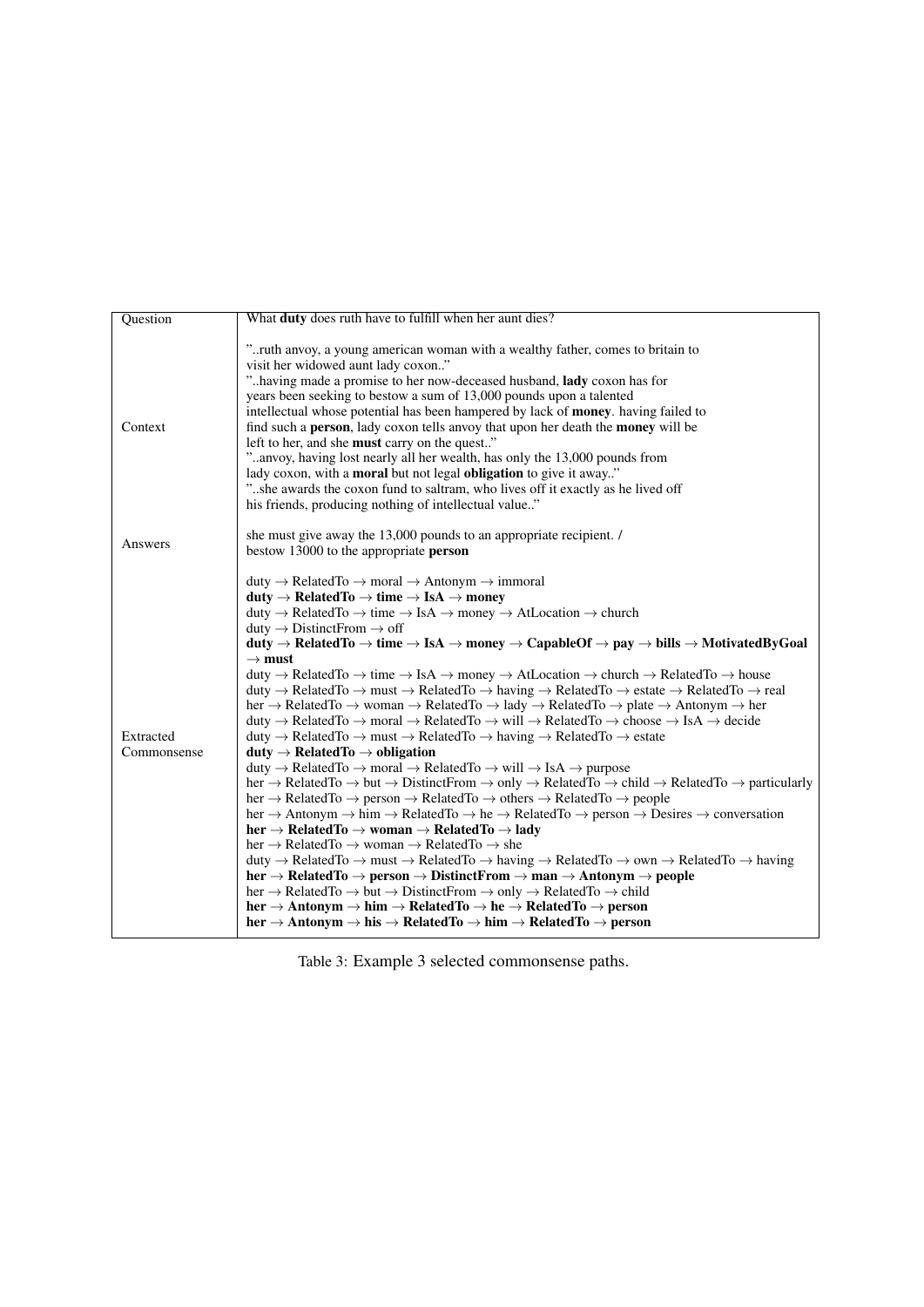frank saltram is a man who apparently has a towering intellect , but one that manifests itself only in sparkling table-talk . he has a real and power gift to delight with his conversation, particularly when intoxicated, but other than conversation he produces nothing . saltram also recognises no obligations or duties , is ungrateful and utterly unreliable , and is apparently prone to immoral acts . he lives off others , particularly the mulvilles , who , convinced of saltram s genius and genuinely enjoying his talk , host him for months at a time . in the opinion of the unnamed narrator, saltram is not a deliberate conman; he simply suffers from a want of dignity . the story revolves around saltram and a group of people who are fascinated by him . ruth anvoy , a young american woman with a wealthy father , comes to britain to visit her widowed aunt lady coxon . there she meets george gravener , a man with a real intellect and a future in politics , and the two become engaged . she also meets saltram , and is fascinated and impressed by his talk and intellect , though aware that he has shortcomings of character . having made a promise to her nowdeceased husband , lady coxon has for years been seeking to bestow a sum of 13,000 pounds upon a talented intellectual whose potential has been hampered by lack of money . having failed to find such a person , lady coxon tells anvoy that upon her death the money will be left to her , and she must carry on the quest . anvoy s father suffers heavy financial losses and loses most of what he has . he dies , and shortly afterwards lady coxon dies . anvoy , having lost nearly all her wealth , has only the 13,000 pounds from lady coxon , with a moral but not legal obligation to give it away . gravener urges her to keep the money , as it could be used to buy them a house once they are married . she refuses , and their relationship becomes strained . later , she entertains the idea of giving the money to saltram , who gravener despises as a fraud and not a gentleman . eventually their engagement is broken off . finally , the unnamed narrator is given a sealed letter and asked to give it to anvoy . the letter is understood to contain a denunciation of saltram s most immoral acts . the narrator must decide whether to blight saltram s prospects by delivering the letter . he is willing to do so if it will save his friend gravener s engagement with anvoy, but gravener is unable to assure him of this . eventually he does offer the letter to anvoy , but anvoy declines to read it . she awards the coxon fund to saltram , who lives off it exactly as he lived off his friends , producing nothing of intellectual value . thus the only result of the award is the mulvilles and others lose the pleasure of saltram s conversation .

Figure 7: Example 3 visualized activation values of first attention hop  $(1 - z_1)$ .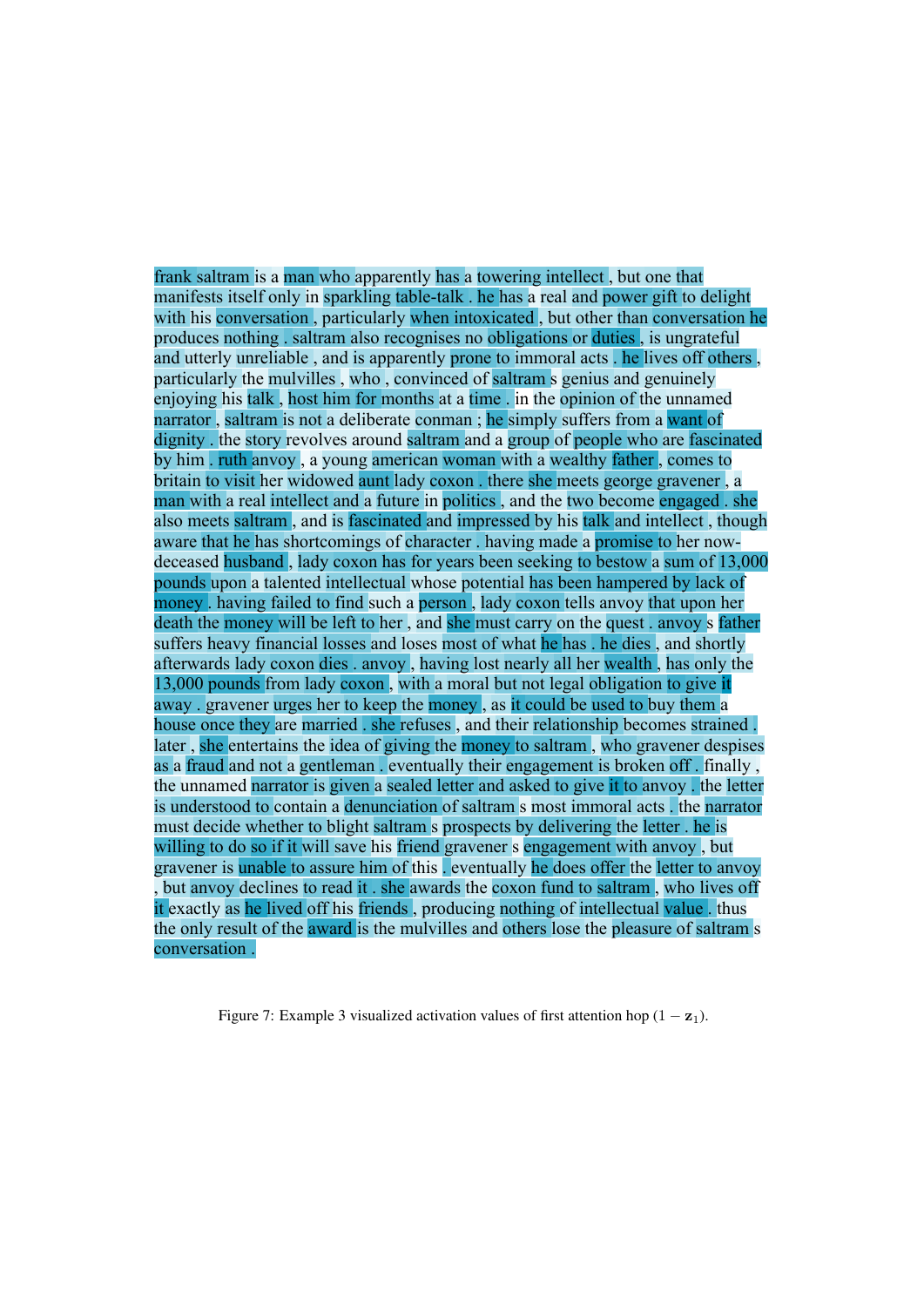frank saltram is a man who apparently has a towering intellect , but one that manifests itself only in sparkling table-talk . he has a real and power gift to delight with his conversation, particularly when intoxicated, but other than conversation he produces nothing . saltram also recognises no obligations or duties , is ungrateful and utterly unreliable , and is apparently prone to immoral acts . he lives off others , particularly the mulvilles , who , convinced of saltram s genius and genuinely enjoying his talk , host him for months at a time . in the opinion of the unnamed narrator , saltram is not a deliberate conman ; he simply suffers from a want of dignity . the story revolves around saltram and a group of people who are fascinated by him . ruth anvoy , a young american woman with a wealthy father , comes to britain to visit her widowed aunt lady coxon . there she meets george gravener , a man with a real intellect and a future in politics , and the two become engaged . she also meets saltram , and is fascinated and impressed by his talk and intellect , though aware that he has shortcomings of character . having made a promise to her nowdeceased husband , lady coxon has for years been seeking to bestow a sum of 13,000 pounds upon a talented intellectual whose potential has been hampered by lack of money . having failed to find such a person , lady coxon tells anvoy that upon her death the money will be left to her , and she must carry on the quest . anvoy s father suffers heavy financial losses and loses most of what he has . he dies , and shortly afterwards lady coxon dies . anvoy , having lost nearly all her wealth , has only the 13,000 pounds from lady coxon , with a moral but not legal obligation to give it away . gravener urges her to keep the money , as it could be used to buy them a house once they are married . she refuses , and their relationship becomes strained . later , she entertains the idea of giving the money to saltram , who gravener despises as a fraud and not a gentleman . eventually their engagement is broken off . finally , the unnamed narrator is given a sealed letter and asked to give it to anvoy . the letter is understood to contain a denunciation of saltram s most immoral acts . the narrator must decide whether to blight saltram s prospects by delivering the letter . he is willing to do so if it will save his friend gravener s engagement with anvoy, but gravener is unable to assure him of this . eventually he does offer the letter to anvoy but anyoy declines to read it , she awards the coxon fund to saltram, who lives off it exactly as he lived off his friends , producing nothing of intellectual value . thus the only result of the award is the mulvilles and others lose the pleasure of saltram s conversation .

Figure 8: Example 3 visualized activation values of second attention hop  $(1 - z_2)$ .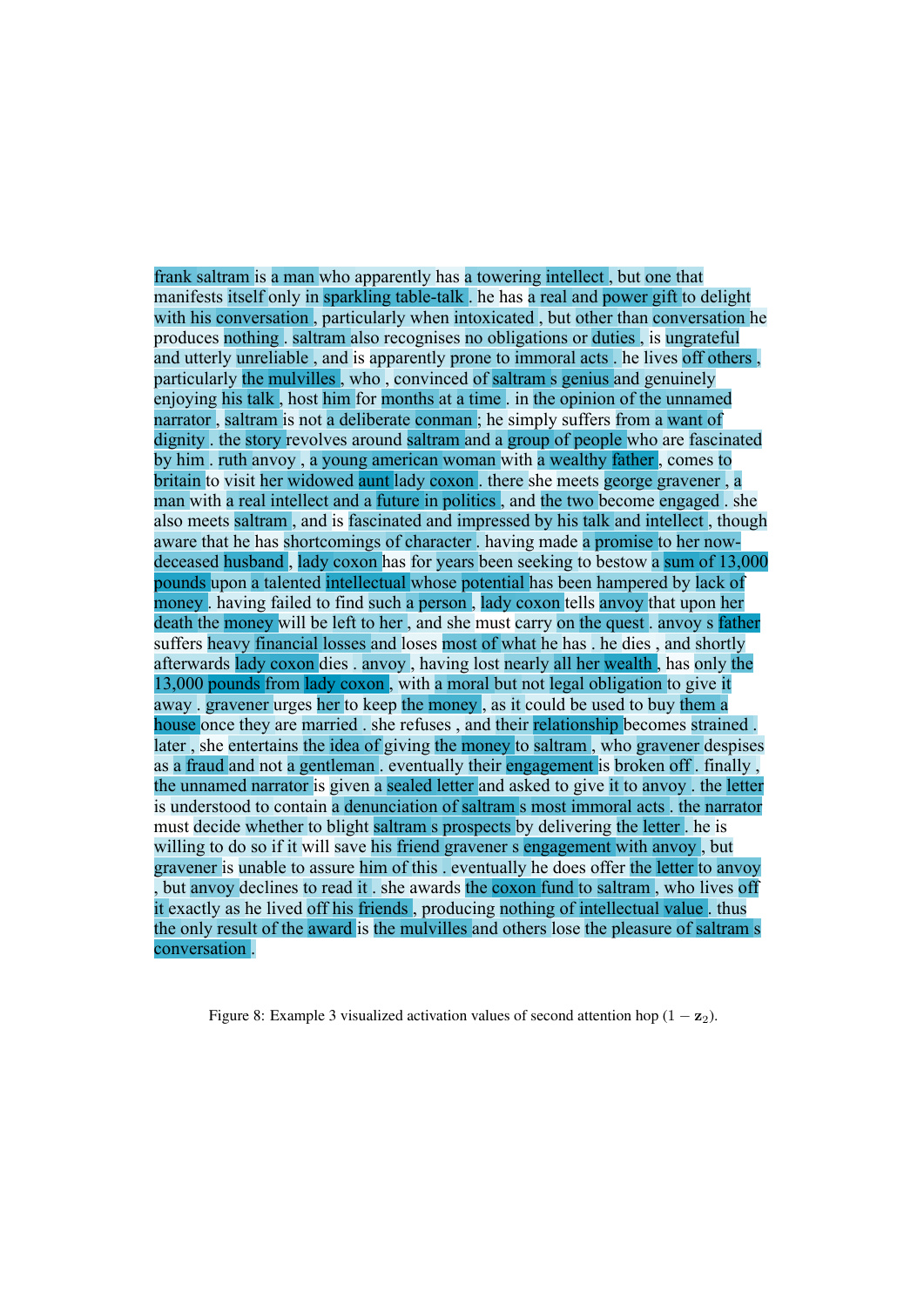frank saltram is a man who apparently has a towering intellect , but one that manifests itself only in sparkling table-talk . he has a real and power gift to delight with his conversation, particularly when intoxicated, but other than conversation he produces nothing . saltram also recognises no obligations or duties , is ungrateful and utterly unreliable , and is apparently prone to immoral acts . he lives off others , particularly the mulvilles , who , convinced of saltram s genius and genuinely enjoying his talk , host him for months at a time . in the opinion of the unnamed narrator , saltram is not a deliberate conman ; he simply suffers from a want of dignity . the story revolves around saltram and a group of people who are fascinated by him . ruth anvoy , a young american woman with a wealthy father , comes to britain to visit her widowed aunt lady coxon . there she meets george gravener , a man with a real intellect and a future in politics , and the two become engaged . she also meets saltram , and is fascinated and impressed by his talk and intellect , though aware that he has shortcomings of character . having made a promise to her nowdeceased husband , lady coxon has for years been seeking to bestow a sum of 13,000 pounds upon a talented intellectual whose potential has been hampered by lack of money . having failed to find such a person , lady coxon tells anvoy that upon her death the money will be left to her , and she must carry on the quest . anvoy s father suffers heavy financial losses and loses most of what he has . he dies , and shortly afterwards lady coxon dies . anvoy , having lost nearly all her wealth , has only the 13,000 pounds from lady coxon , with a moral but not legal obligation to give it away . gravener urges her to keep the money , as it could be used to buy them a house once they are married . she refuses , and their relationship becomes strained . later , she entertains the idea of giving the money to saltram , who gravener despises as a fraud and not a gentleman . eventually their engagement is broken off . finally , the unnamed narrator is given a sealed letter and asked to give it to anvoy . the letter is understood to contain a denunciation of saltram s most immoral acts . the narrator must decide whether to blight saltram s prospects by delivering the letter . he is willing to do so if it will save his friend gravener s engagement with anyoy, but gravener is unable to assure him of this . eventually he does offer the letter to anvoy but anyov declines to read it , she awards the coxon fund to saltram, who lives off it exactly as he lived off his friends , producing nothing of intellectual value . thus the only result of the award is the mulvilles and others lose the pleasure of saltram s conversation .

Figure 9: Example 3 visualized activation values of third attention hop  $(1 - z_3)$ .